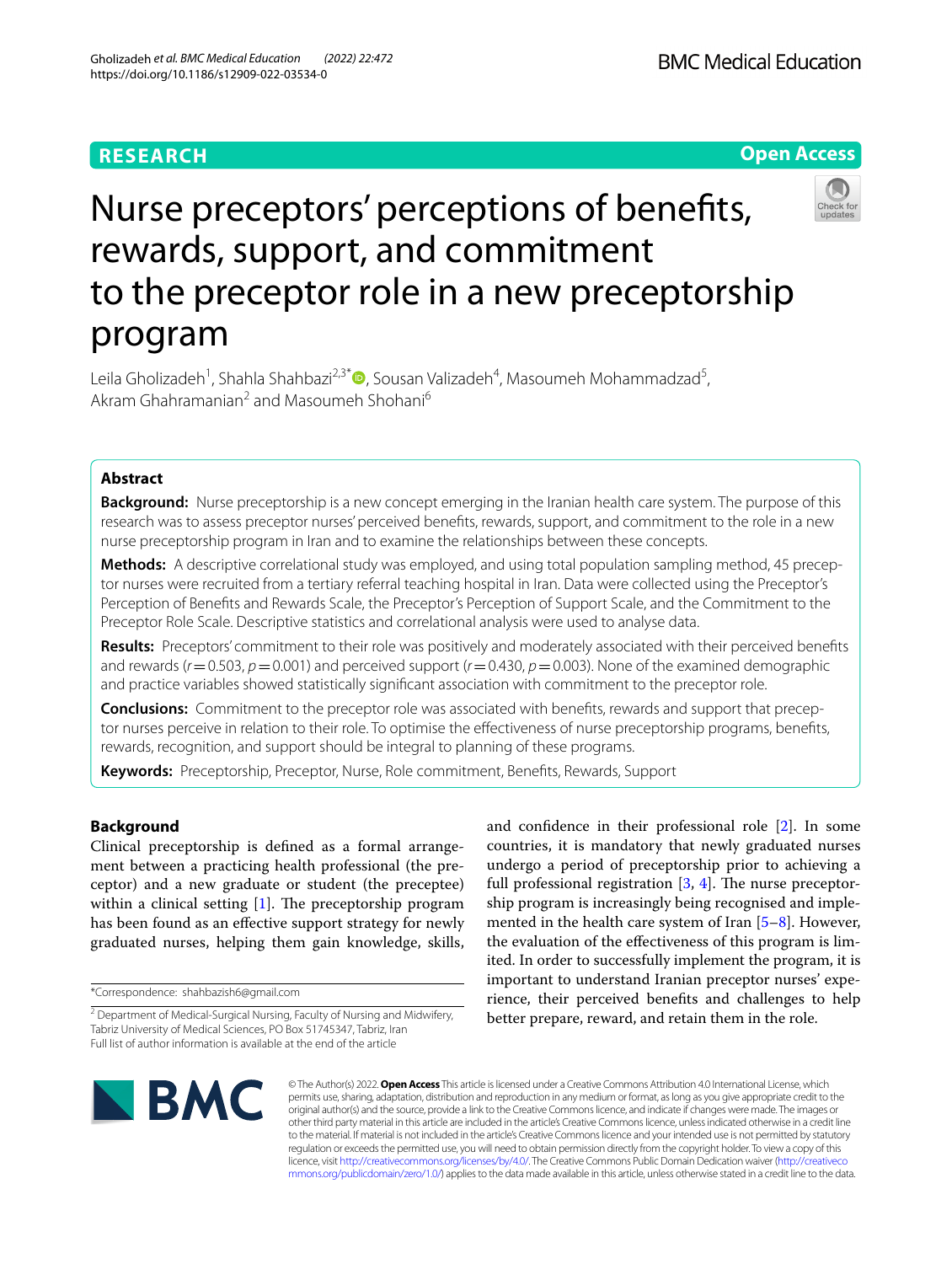Diferent styles of preceptorship programs are used in healthcare settings [\[9](#page-8-1)]. In the hospital where this study was conducted, the preceptorship program was established in line with preparing the workplace to better support new nurses in adapting to their new work environments [[10,](#page-8-2) [11](#page-8-3)]. In general, the preceptorship program involves the education of newly graduated nurses who enter clinical practice for the frst time and orientation of experienced nurses to ensure a smooth transition to a new workplace  $[12, 13]$  $[12, 13]$  $[12, 13]$  $[12, 13]$ . The duration of the program is usually between two to 4 weeks. However, the program is extendable depending the preceptee's needs and abilities. The preceptor is often an experienced nurse who is introduced by the senior nurse manager. Their role is to facilitate the new nurse's transition to safe nursing practice by orienting them to the new physical environment, ward routines, and norms and values of the workplace. The preceptor prioritises nurses' educational needs, and helps them to increasingly grow independence and carry out nursing interventions safely [[13\]](#page-8-5).

For the successful implementation of the preceptorship program, it is important that the preceptor commit to their role, and for this to occur, there should be adequate benefts, rewards, and support services available [[14](#page-8-6), [15](#page-8-7)]. Yet, the relationships between these factors have not been examined in settings where preceptorship program, as a support mechanism, is a new phenomenon. Factors that enhance and sustain preceptorship models as a new phenomenon in care units need a better understanding. Studies that have aimed to evaluate the success of the preceptorship programs have mainly focused on the experience of preceptees and their achievements [[16,](#page-8-8) [17](#page-8-9)]. More research is needed on nurse preceptors' perception of their role, as the important partners of the preceptorship program  $[15]$  $[15]$ . This study aimed to assess perceived benefts, rewards, support, and commitments to the role of preceptors involved in preceptorship of newly graduated nurses in Iran, and test this hypothesis that preceptor nurses' commitment to their role is associated with their perceived benefts, rewards, and support concerning their role.

# **Conceptual framework**

The conceptual framework of this study is based on Kanter's theory of structural empowerment. The theory suggests that access to information, resources, and support services as well as opportunities to learn and develop are key factors in empowering employees in an organisation. Stafs should receive appreciation and rewards for their contribution to organisational goals, and have opportunities for personal and career developments  $[18]$  $[18]$ . This study assumed that preceptor nurses who perceive benefts and opportunities in their preceptorship role, that

there are adequate support services available, and their contributions are recognised and valued, they would be better committed to their preceptor role.

# **Methods**

# **Research design**

This study used an exploratory, descriptive correlational design to examine the experience of preceptor nurses being engaged in a new nurse preceptorship program.

# **The study setting**

The setting of this study was Tabriz Children's Hospital, the largest children's hospital in the northwest of Iran. At the time of the study, the hospital was implementing a nurse preceptorship program, which to the researchers' knowledge; it was the frst program of this kind being formally implemented in the health care system of Iran.

In this hospital, the unit manger nominated the preceptor nurse based on some criteria including having a permanent employment position, at least 1 year of clinical experience in the relevant ward, not planning to go on a long-term leave, willingness to work with new nurses, having a positive attitude towards nursing profession, exhibiting good communication skills, being a positive role model as a nurse, and interested in teaching and learning. The preceptorship program was offered both to newly graduated nurses with no previous work experience, experienced nurses who were are newly employed by the hospital, and to nurses who were transferred from another ward of the hospital to a new ward with a diferent specialty and routines.

The preceptorship period lasted between two to  $4$ weeks, during which the new nurse worked under supervision of a preceptor nurse. The duration of the preceptorship program was extendable to maximum 1 month depending on the learning needs of the new nurse, the complexity of the work in the ward, and based on the decision of the preceptor nurse and the unit manager. However, due to nurse shortage, it was often difficult for the hospital to extend the preceptorship period. There were at least two preceptors in each hospital ward to frstly prevent burnout related to long term preceptor role and to substitute the primary preceptor when they were on leave for any reason.

In the context of this study, the educational supervisor of the hospital approved the suitability of the nominated preceptor nurse for the program and coordinated the preceptorship program. The educational supervisor monitored, maintained, and evaluated the quality of the preceptorship program and liaised between the director of nursing, preceptor nurses, preceptee nurses, and other members involved in the preceptorship program, including unit mangers and nurses on the floor. The educational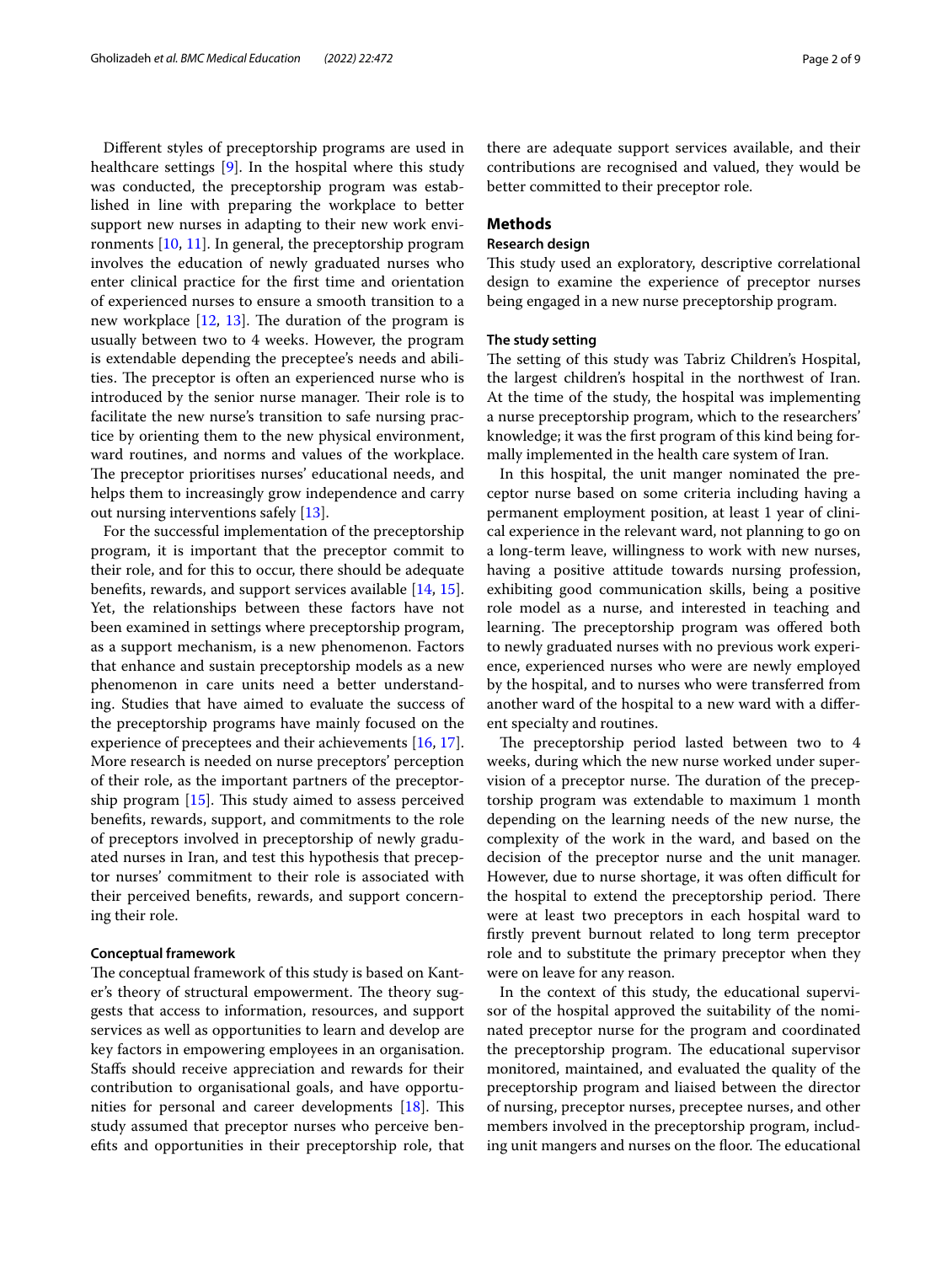supervisor monitored the improvement of preceptee nurses and participated in identifying their learning needs and performance problems.

# **Participants and data collection**

Using total population sampling method, nursing preceptors were recruited from diferent wards of the participating hospital. To be included in the study, participants needed to be currently working as the preceptor for new nurses in the hospital and have completed the preceptorship program with at least two new nurses previously. Nurses who had been preceptors to nursing students only were excluded from the study. The list of preceptors in each ward was obtained from the director of nursing. The researcher met with each preceptor individually, explained the study objectives, screened them against the study inclusion and exclusion criteria, and invited all eligible preceptors to the study. There were 50 preceptors working in the hospital, of whom 46 were eligible for inclusion in the study, and 45 preceptors accepted the invitation (response rate 97.82%). Data collection was completed in March 2016.

# **Defnition of terms**

The definitions of the key concepts by Dibert and Goldenberg (1995) were adopted in this study [\[19](#page-8-11)]. Benefts and rewards were defned as positive outcomes associated with the preceptorship experience, and measured by the Preceptor's Perception of Benefts and Rewards (PPBR) scale [[19\]](#page-8-11). Support was defned as factors that enhance and facilitate the preceptor role, and measured by the Preceptor's Perception of Support (PPS) scale [\[19](#page-8-11)]. Finally, commitment to the role was defned as a dedication to a particular course of action, and measured by the Commitment to the Preceptor Role (CPR) scale [\[19\]](#page-8-11).

# **Instruments**

The study questionnaire was composed of 38 items, developed by Dibert and Goldenberg in 1995 to measure preceptors' perception of benefts and rewards associated with the preceptor role, perceived support, and commitment to the role  $[19]$ . The questionnaire possesses three sub-scales of Preceptor's Perception of Benefts and Rewards containing 14 items (the PPBR), Preceptor's Perception of Support containing 17 items (the PPS), and Commitment to the Preceptor Role containing 10 items (the CPR). The items are rated on a  $6$ -point Likert scale, with responses ranging from 1 'strongly disagree' to 6 'strongly agree [[19\]](#page-8-11) Higher scores indicate greater perceived benefts, rewards, support, and commitment to the role. Five items, including items 17, 20, 21, 27, and 30 on the PBS scale, and four items, including items 34, 37, 38, and 40 on the CPR scale, are negatively scored [\[20](#page-8-12)].

The scores for these items were reversed when analyzing the responses. The validity and reliability of the questionnaire have been established internationally [[21](#page-8-13), [22](#page-8-14)]. In the original study, Cronbach's Alpha coefficients for the three scales of the PPBR, the PPS, and the CPR were reported as  $0.91$ ,  $0.86$ , and  $0.87$ , respectively  $[19]$  $[19]$ .

Permission was obtained from the developers to translate and use the questionnaire for the current study (Dolly Goldenberg, Personal Communication, Oct 24, 2013). The Persian translation of the scale was carried out using the forward-backward translation procedure recommended by Guillemin et al. [\[23](#page-8-15)]. It was ensured that the translated versions of the items accurately conveyed the meaning of the items employed in the original scale. Before using the questionnaire, three nursing academics and seven clinical nurses reviewed the Persian versions of the scale and confrmed the clarity of the items. In current study, all the sub-scales demonstrated good internal consistency, with Cronbach's alphas of 0.88, 0.75, and 0.71 for the CPR, the PPBR, and the PPS sub-scales, respectively. Demographic and professional characteristics were collected including age, gender, nursing qualifcation, years of work experience as a registered nurse, employment status, number of preceptorships completed, years of work experience as the preceptor, and preceptor training.

# **Ethical considerations**

The ethics committee of Tabriz University of Medical Sciences (TBZMED.REC.1394.773) approved the study. Participants were provided with both verbal and written information about the research, and their voluntary participation, anonymity, and confdentiality were considered during the study process. Signed consent was obtained from each participant.

# **Data analysis**

The Statistical Package for Social Sciences (SPSS-PC, version 14, SPSS Inc., Chicago, IL, USA) was used for data entry and analysis. Descriptive statistics, including means and standard deviations, were used to summarise demographic and practice data and data on the sub-scales. The relationships between the CPR, the PPBR, and the PPS scores were determined using Spearman's correlation coefficient. A  $p$ -value <0.05 was considered statistically signifcant.

# **Results**

Participants were all female and with age range between 26 to 46 years  $(35.86 \pm 4.62)$ . All participants were employed on a full-time basis, and they had a bachelor's degree in nursing, except for two participants who had postgraduate degrees. Their work experience as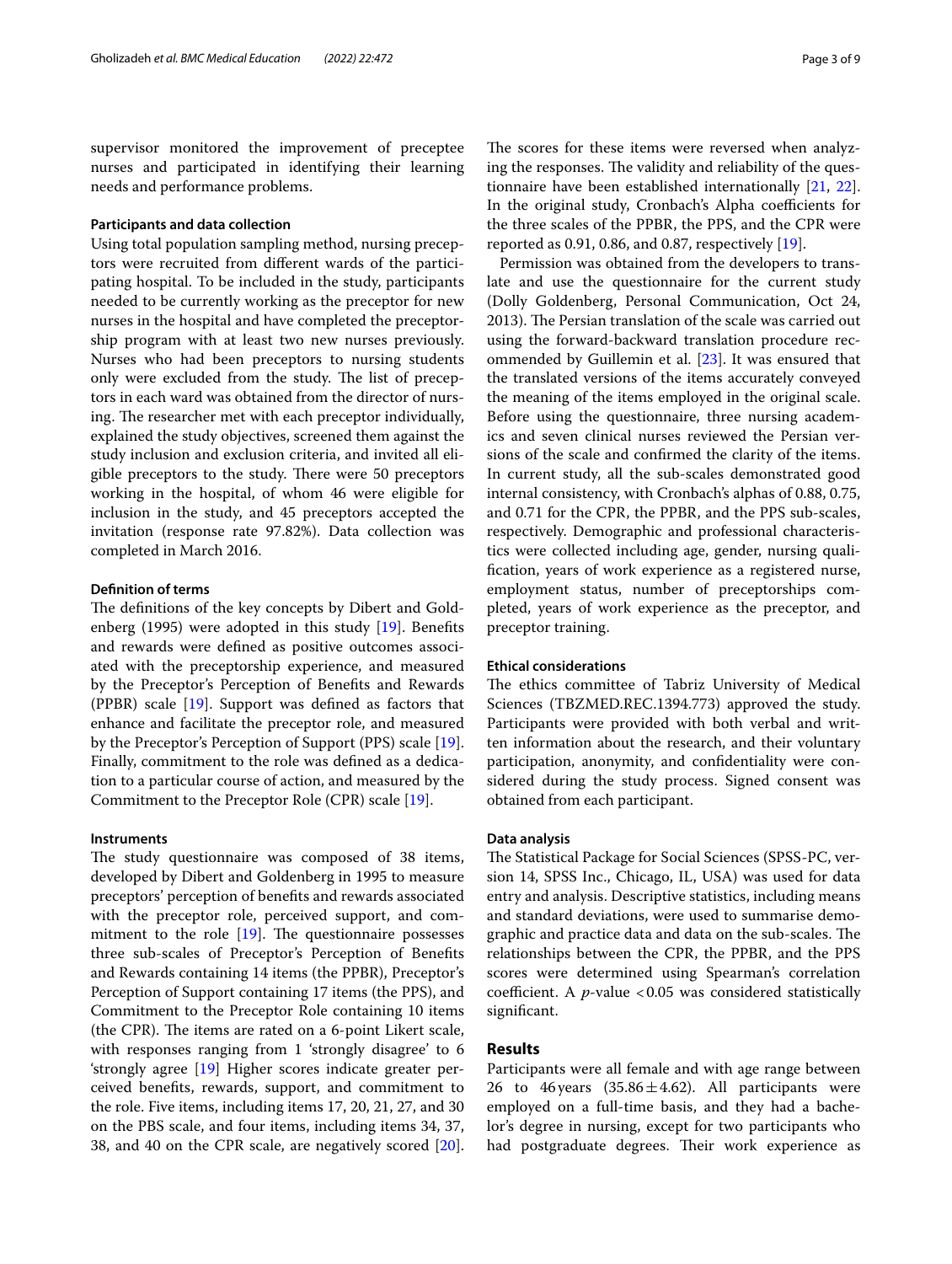<span id="page-3-0"></span>**Table 1** Demographic and professional characteristics of the preceptors (*N*=45)

| Variable                                             | N (%)      | Mean  | <b>Standard</b><br>deviation | Range |
|------------------------------------------------------|------------|-------|------------------------------|-------|
| Age                                                  |            | 35.86 | 4.62                         | 20.00 |
| $20 - 29$                                            | $3(7.0\%)$ |       |                              |       |
| $30 - 39$                                            | 29 (67.4%) |       |                              |       |
| >40                                                  | 11 (26.6%) |       |                              |       |
| Highest earned degree                                |            |       |                              |       |
| <b>BSN</b>                                           | 43 (95.6%) |       |                              |       |
| <b>MSN</b>                                           | $2(4.4\%)$ |       |                              |       |
| Years of nursing experience                          |            | 12.02 | 4.12                         | 15.00 |
| Years of preceptor experience                        |            | 3.15  | 1.46                         | 4.00  |
| Number of preceptor experi-<br>ences with new nurses |            | 4.68  | .72                          | 2.00  |
| 4-7 new nurses                                       | 6(14.6%)   |       |                              |       |
| 8-10 new nurses                                      | $1(2.4\%)$ |       |                              |       |
| >10 new nurses                                       | 34 (82.9%) |       |                              |       |
| Overall preceptorship experience                     |            |       |                              |       |
| Positive                                             | 34 (81.0%) |       |                              |       |
| Negative                                             | $0(0.0\%)$ |       |                              |       |
| Both Positive and Negative                           | $1(2.4\%)$ |       |                              |       |
| Neither positive nor negative                        | 7 (16.7%)  |       |                              |       |

registered nurses ranged from 5 to 20years (12.5years  $\pm$ 4.12), and they had precepted at least ten new nurses previously, with their preceptorship experience ranging from 1 to 5 years (3.15 $\pm$ 1.46). None of participants had received any form of formal preceptorship training at the time of the study (Table [1](#page-3-0)).

# **Preceptor's perception of benefts and rewards (the PPBR)**

The mean of PPBR scores was high (5.33 $\pm$ 0.62), meaning that the participants perceived high benefts and rewards concerning their preceptor role. On this scale, Item 2, assisting new staff nurses and nursing students to inte*grate into the nursing unit*, was the most highly rated item  $(5.73 \pm 0.54)$ , followed by Item 9, *sharing my knowledge with new nurses and nursing students* (5.73 $\pm$ 0.50), Item 1, *teach new nurses and nursing students*  $(5.67 \pm 0.60)$ and Item 4, *keep current and remain stimulated in my profession* (5.49 $\pm$ 0.84). The lowest rated item was Item 5, *influence change in my nursing unit*  $(4.64 \pm 1.50)$ , followed by Item 14, *improve my chances for promotion/ advancement within this organisation*  $(4.82 \pm 1.39)$ , and Item 15, *improve my organisational skills* (5.04±1.24) (Table [2\)](#page-3-1).

To sum up, having opportunities to contribute to knowledge development and skill acquisition of new nurses, and keeping up to date and stimulated in nursing profession were perceived as benefts of being a preceptor nurse. However, they did not perceive much beneft in the role in terms of having ability to infuence change in the workplace, increasing their chance of job promotion, or gaining organisational skills.

# **Preceptor's perceptions of support (the PPS)**

The mean total PPS scores were low  $(3.37 \pm 0.62)$ , meaning that the participants perceived low support in relation to their preceptor role. On this scale, Item 15, *I feel I have adequate preparation for my role as preceptor*, was the highest-rated item (5.29 $\pm$ 0.55), followed by Item 23, *nursing coordinators are available to help me develop in* 

<span id="page-3-1"></span>**Table 2** The mean, standard deviation, and range of item level scores and total scores of the preceptor's perception of benefits and rewards scale (*n*=45)

| No             | Item                                                                       | Mean | <b>Standard deviation Range</b> |      |
|----------------|----------------------------------------------------------------------------|------|---------------------------------|------|
|                | Teach new staff nurses and nursing students.                               | 5.67 | .60                             | 2.00 |
| 2              | Assist new nurses and nursing students to integrate into the nursing unit. | 5.73 | .54                             | 2.00 |
| 3              | Increase my own professional knowledge base.                               | 5.38 | 1.13                            | 5.00 |
| $\overline{4}$ | Keep current and remain stimulated in my profession.                       | 5.49 | .84                             | 4.00 |
| 5              | Influence change in my nursing unit.                                       | 5.16 | 1.04                            | 4.00 |
| 6              | Gain personal satisfaction from the role.                                  | 5.40 | .86                             | 4.00 |
|                | Be recognized as a role model.                                             | 5.29 | .94                             | 4.00 |
| 8              | Improve my teaching skills.                                                | 5.62 | .58                             | 2.00 |
| 9              | Share my knowledge with new nurses and nursing students.                   | 5.73 | .50                             | 2.00 |
| 10             | Learn from nurses and nursing students.                                    | 5.24 | 1.00                            | 4.00 |
| 11             | Contribute to my profession.                                               | 5.47 | .87                             | 4.00 |
| 12             | Increase my involvement within my workplace.                               | 4.64 | 1.59                            | 5.00 |
| 13             | Improve my organizational skills.                                          | 5.04 | 1.24                            | 4.00 |
| 14             | Improve my chances for promotion/advancement within my workplace.          | 4.82 | 1.39                            | 5.00 |
| Total          |                                                                            | 5.33 | .62                             | 2.07 |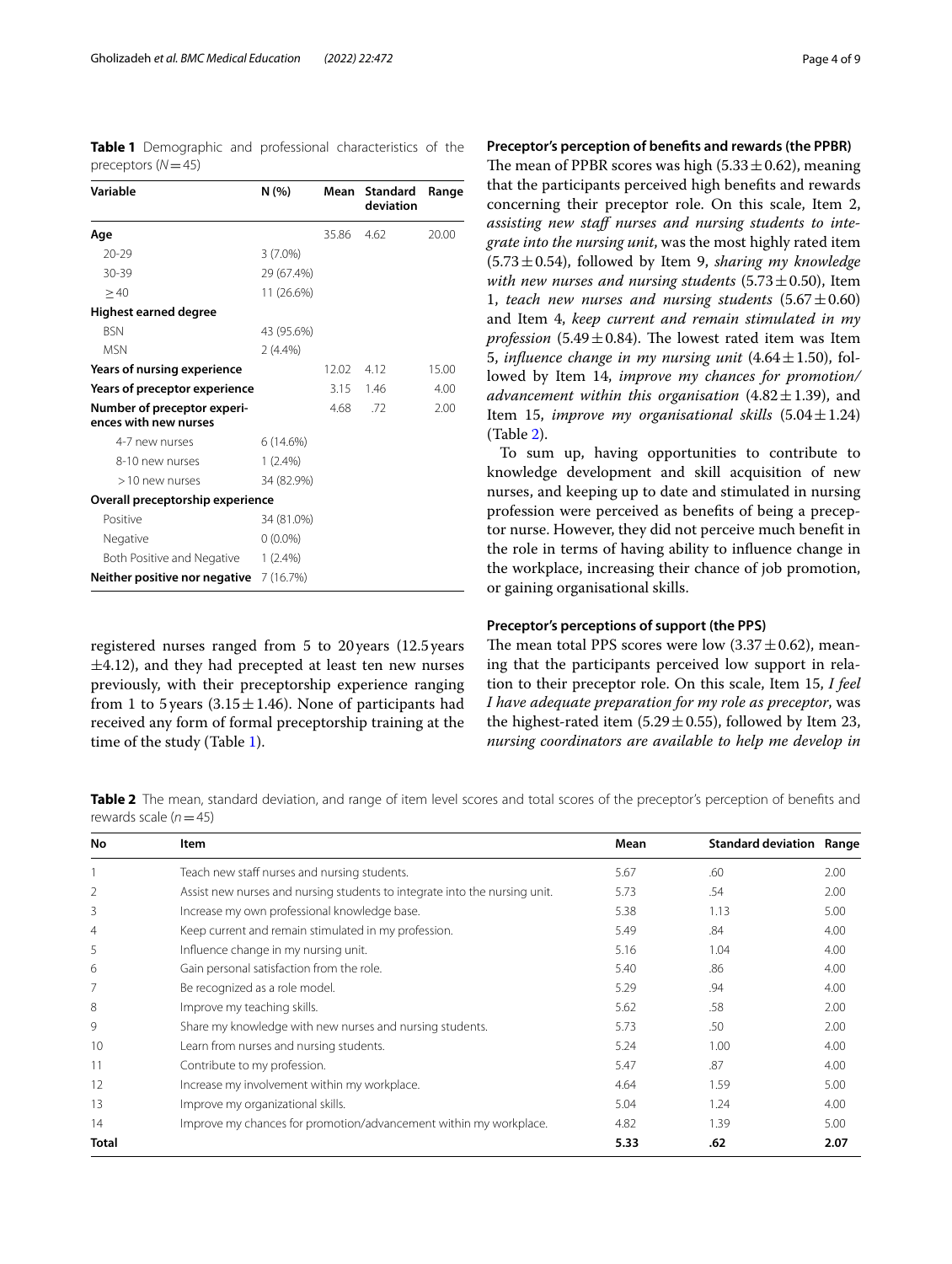*my role as a preceptor* (4.70  $\pm$  1.24), and Item 24, *nursing educators are available to help me develop in my role as preceptor* (4.49 $\pm$ 1.24). The lowest rated item was Item 25, *there are adequate opportunities for me to share information with other preceptors*  $(2.91 \pm 1.39)$ , followed by Item 19, *my workload is appropriate when I function as a preceptor* (2.29 $\pm$ 1.48), and Item 17, *the nursing staff do not understand the goal of the preceptor program*  $(2.70 \pm 1.25)$  (Table [3](#page-4-0)).

The support that preceptor nurses perceived in relation to their role included having adequate preparation for their role and the availability of support from nursing coordinators and nurse educators. However, participants did not perceive much support from other nurses or preceptors or in relation to their workload.

# **Commitment to the preceptor role (the CPR)**

The participants ranked their commitment to the preceptor role as moderate  $(4.49 \pm 0.75)$ . They gave lowest scores to Item 34, *I feel very little loyalty to the preceptor program* (5.33 $\pm$ 0.13). The scores on this item were reversed, and therefore, the results indicated that participants perceived themselves as highly loyal to the program. They also rated highly Item 32, I am willing to put *in a great deal of efort beyond what is normally expected in order to help the preceptor be successful*  $(5.29 \pm 0.89)$ , and Item 41, *being a preceptor, inspires me to perform my very best* (5.22 $\pm$ 1.26). The lowest rankings on this scale were related to Item 37, *it would take very little change in my present circumstances to cause me to stop being a preceptor*  $(2.82 \pm 1.81)$ , and in Item 38, *there is not too much to be gained by continuing to be a preceptor*  $(2.55 \pm 1.60)$  $(Table 4)$  $(Table 4)$ .

To sum up, the preceptor nurses in this study rated their commitment to the role as moderate. They perceived themselves as highly loyal to the program and were willing to put in a great deal of effort to the role. They perceived that the preceptor role inspired them to perform their best. However, they were not confdent about staying in the role or did not see too much to gain from continuing to be in the preceptor role.

# **Correlations between preceptors' perceptions of benefts and rewards and support and their commitment to the preceptor role**

Spearman's correlation coefficient was used to examine relationships between the preceptor's perceptions of benefts, rewards, and support and their commitment to the role of preceptorship (Table  $5$ ). There was a statistically signifcant positive and moderate correlation between perception of benefts and rewards (the PPBR) and commitment to the role (the CPR)  $(r=0.503, p<0.001)$ . There was also a statistically signifcant positive and moderate correlation between the preceptors' perception of support for the preceptor role (the PPS) and commitment to the role (the CPR)  $(r=0.430, p=0.003)$ .

<span id="page-4-0"></span>**Table 3** The mean, standard deviation, and range of item level scores and total scores of the perception of support scale (*N*=45)

| No           | Item                                                                                                                           | Mean | Standard<br>deviation | Range |
|--------------|--------------------------------------------------------------------------------------------------------------------------------|------|-----------------------|-------|
| 15           | I feel I have had adequate preparation for my role as a preceptor.                                                             | 5.29 | .55                   | 2.00  |
| 16           | My goals as a preceptor are clearly defined.                                                                                   | 4.20 | 1.55                  | 5.00  |
| 17           | The nursing staff do not understand the goal of the preceptor program.(R)                                                      | 2.70 | 1.30                  | 5.00  |
| 18           | My co-workers on the nursing unit are supportive of preceptor program.                                                         | 3.64 | 1.49                  | 5.00  |
| 19           | My workload is appropriate when I function as a preceptor.                                                                     | 2.29 | 1.49                  | 5.00  |
| 20           | I do not have sufficient time to provide patient care while I function as a preceptor.(R)                                      | 2.07 | 1.05                  | 4.00  |
| 21           | I feel I function as a preceptor too often.(R)                                                                                 | 3.18 | 1.25                  | 5.00  |
| 22           | I feel the nurse manager is committed to the success of the preceptor program.                                                 | 4.27 | 1.35                  | 4.00  |
| 23           | I feel my head nurse is committed to the success of the preceptor program.                                                     | 4.70 | 1.24                  | 4.00  |
| 24           | Educational supervisor is available to help me develop in my role as a preceptor.                                              | 4.49 | 1.24                  | 5.00  |
| 25           | There are adequate opportunities for me to share information with other preceptors.                                            | 2.91 | 1.39                  | 5.00  |
| 26           | Educational supervisor provides support by helping me to identify a new nurse's performance problems.                          | 3.49 | 1.67                  | 5.00  |
| 27           | Educational supervisor spends too little time with the new nurse.(R)                                                           | 3.16 | 1.49                  | 5.00  |
| 28           | The quidelines clearly outline the responsibilities of the nursing educational supervisor in relation to my preceptor<br>role. | 3.41 | 1.42                  | 5.00  |
| 29           | The nursing faculty member provides support by helping me to identify a student's performance problems.                        | 1.97 | 1.37                  | 4.00  |
| 30           | The nursing faculty member spends too little time with the nursing student.(R)                                                 | 2.87 | 1.52                  | 5.00  |
| 31           | The quidelines clearly outline the responsibilities of the nursing faculty member in relation to my preceptor role.            | 2.18 | 1.34                  | 4.00  |
| <b>Total</b> |                                                                                                                                | 3.37 | 0.62                  | 2.44  |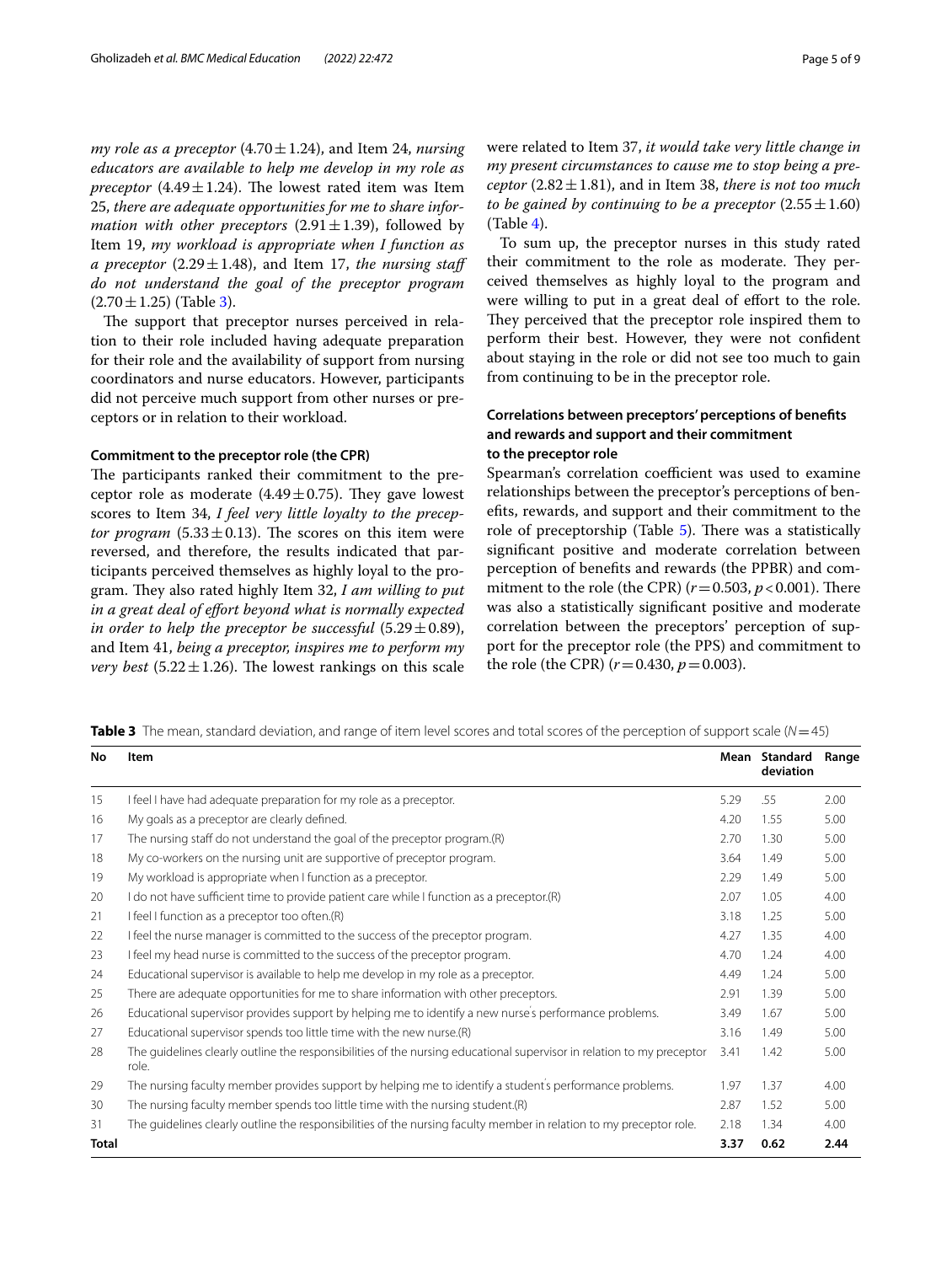| No           | Item                                                                                                                             | Mean | <b>Standard</b><br>deviation | Range |
|--------------|----------------------------------------------------------------------------------------------------------------------------------|------|------------------------------|-------|
| 32           | I am willing to put in a great deal of effort beyond what is normally expected in order to help the new<br>nurses be successful. | 5.29 | .895                         | 4.00  |
| 33           | I am enthusiastic about the preceptor program when I talk to my nursing colleagues.                                              | 4.40 | 1.71                         | 5.00  |
| 34           | I feel very little loyalty to the preceptor program.(R)                                                                          | 5.33 | 1.128                        | 5.00  |
| 35           | I find that my values and the values of the preceptor program are very similar.                                                  | 4.86 | 1.04                         | 4.00  |
| 36           | I am proud to tell others that I am a preceptor.                                                                                 | 4.51 | 1.70                         | 5.00  |
| 37           | It would take very little change in my present circumstances to cause me to stop being a preceptor.(R)                           | 2.82 | 1.81                         | 5.00  |
| 38           | There is not too much to be gained by continuing to be a preceptor.(R)                                                           | 2.55 | 1.60                         | 5.00  |
| 39           | I really care about the fate of the preceptor program in this hospital/community.                                                | 4.82 | 1.23                         | 5.00  |
| 40           | Deciding to be a preceptor was a definite mistake on my part.(R)                                                                 | 5.16 | 1.12                         | 4.00  |
| 41           | Being a preceptor really inspires me to perform my very best.                                                                    | 5.22 | 1.26                         | 5.00  |
| <b>Total</b> |                                                                                                                                  | 4.49 | 0.75                         | 3.20  |

<span id="page-5-0"></span>**Table 4** The mean, standard deviation, and range of item level scores and total scores of the preceptor's perception of role commitment (*n*=45)

None of the demographic and practice variables was signifcantly correlated with the PPBR, the PPS, or the CPR.

# **Discussion**

The success of the preceptorship program depends very much on the commitment of preceptors to their role [\[15](#page-8-7)]. In this study, the preceptors rated their commitment to the preceptor role as moderate, which is consistent with previous international research [\[15](#page-8-7), [19,](#page-8-11) [21](#page-8-13), [22](#page-8-14), [24\]](#page-8-16). These fndings indicate the need for a better understanding of the preceptors' viewpoints, experience, and perceived barriers and facilitators to help meet their needs and enhance their commitment to the role.

Preceptor nurses in this study perceived overall high benefits and rewards from their preceptor role. They found the opportunity to teach, share knowledge, and assist novice nurses in developing into professional care providers as rewarding and satisfying. In addition, they

<span id="page-5-1"></span>**Table 5** Associations between the commitment to the role and preceptors' perceived benefts and rewards and preceptors' perceived support scores

|          | <b>The CPR</b>              | <b>The PPBR</b>               | The PPS                       |
|----------|-----------------------------|-------------------------------|-------------------------------|
| The CPR  |                             | $r = 0.430$<br>$p = 0.003$ ** | $r = 0.503$<br>$p < 0.001$ ** |
| The PPBR | $r = 0.329$<br>$p = 0.027*$ |                               |                               |
| The PPS  |                             |                               |                               |

 $r =$ Spearman Rank Order Coefficient

\*Correlation is signifcant at the 0.05 level (2-tailed)

\*\*Correlation is signifcant at the 0.01 level (2-tailed)

believed the preceptor role helped them keep up to date and stimulated in their profession. However, they did not believe that being in the preceptor role increased their ability to infuence change in their workplace, or increased their chance for job promotion or acquisition of organisational skills. Previous research indicates that preceptors can be valuable to the organisation in implementing their new policies and strategies [[25](#page-8-17)]. Seemingly, the participating hospital was missing out on opportunities to improve the quality of its services and apply changes through the involvement of the preceptors, which could also in turn give the preceptors a sense of mattering and making a diference in the workplace. Perception of benefts and rewards has been found to be positively associated with commitment to the role of preceptorship both in this study and previous research [\[15](#page-8-7), [19](#page-8-11), [22](#page-8-14)]. To encourage preceptors' commitment to their role, health care organisations should ensure that there are sufficient benefits and rewards in relation to the preceptorship role; for example, having an increased chance for job promotion or a reduced or flexible workload.

It is also likely that preceptors do not sufficiently identify the potential benefts associated with the role, such as opportunities to keep up to date with new knowledge and advances in the feld through studying or learning from new nurses, or improving their organisation skills, such as teaching skills, interpersonal skills, team working, and leadership. When recruiting nurses for the preceptor role, setting clear goals, defning expectations, and explaining potential benefts and challenges may help preceptors develop a realistic expectation about the role. This can also help preceptors see the positive aspects of their preceptor role rather than just the challenges [\[26](#page-8-18)],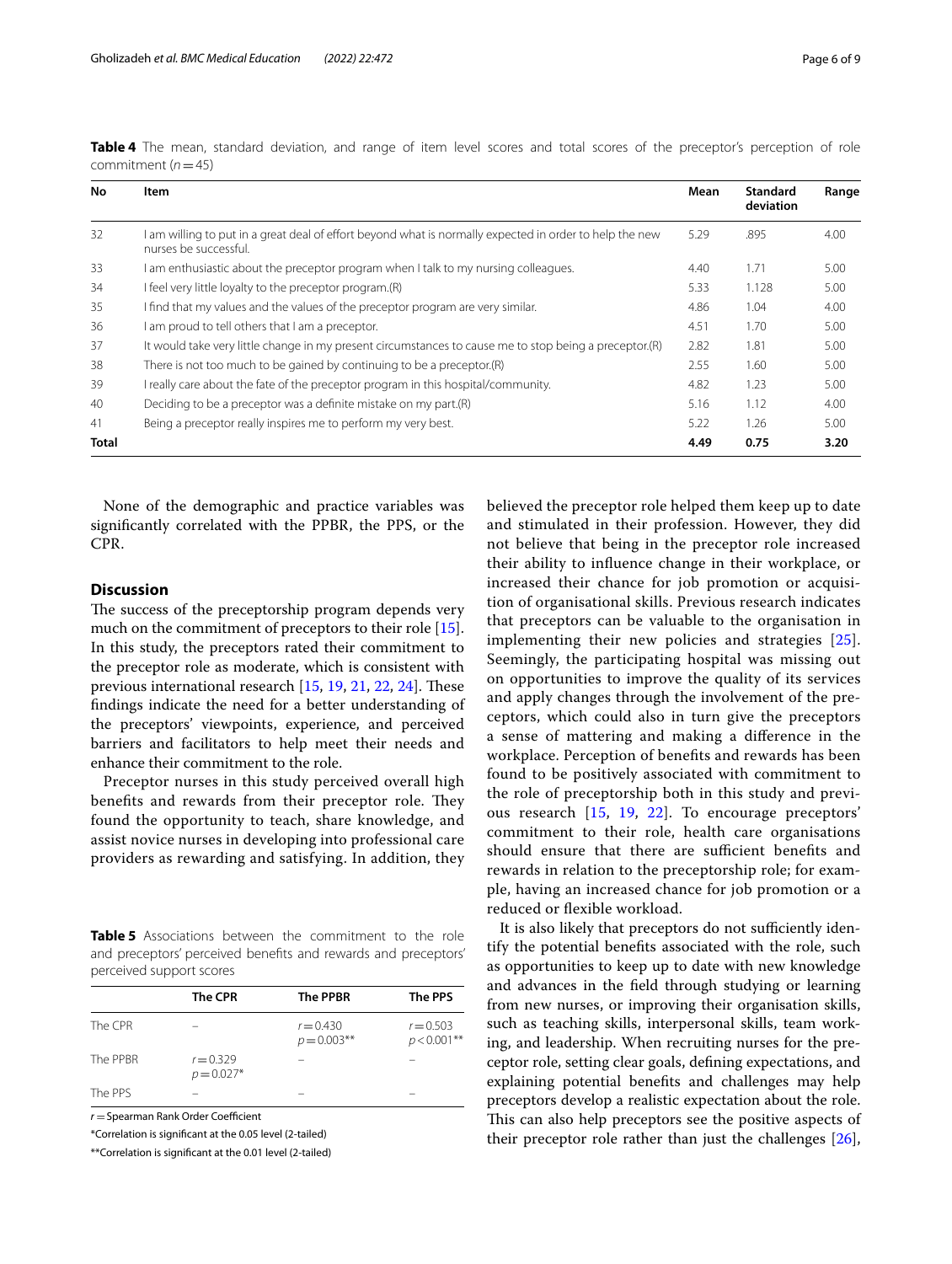| Scale                                          | <b>Current Study</b><br>(2016) | Chang et al.<br>(2013) | Hvrkäs &<br>Shoemaker (2007) | Usher et al. (1999) | Dibert &<br>Goldenberg<br>(1995) |
|------------------------------------------------|--------------------------------|------------------------|------------------------------|---------------------|----------------------------------|
| Preceptors' Perception of Benefits and Rewards | 5.33                           | 5.04                   | 4.93                         | 4.88                | 4.56                             |
| Preceptors' Perception of Support              | 3.37                           | 4.36                   | 3.78                         | 3.64                | 4.03                             |
| Commitment to the Preceptor Role               | 4.49                           | 4.74                   | 4.81                         | Not reported        | Not reported                     |

<span id="page-6-0"></span>**Table 6** Comparison of the results of the current study with the past research

an appreciation that may increase preceptor nurses' commitment to their role.

In line with international research [[19,](#page-8-11) [21](#page-8-13), [22](#page-8-14), [24,](#page-8-16) [27](#page-8-19)], this study found a statistically signifcant positive correlation between preceptors' perceived support and commitment to the role. However, the overall level of perceived support was low in this study, which is inconsistent with previous reports (Table  $6$ ) [[19](#page-8-11), [21,](#page-8-13) [22,](#page-8-14) [24](#page-8-16)]. Unlike the preceptorship programs for nursing students, in which preceptors are largely supported by the faculty, in new nurse preceptorship programs, preceptors do not receive this kind of support  $[28, 29]$  $[28, 29]$  $[28, 29]$ . The preceptor nurses in this study perceived that they were adequately prepared for their role as a preceptor and were sufficiently supported by nurse coordinators and nurse educators about their role. In the participating hospital, at the time of conducting this study, there was no formal and structured preparation for preceptors, such as a preceptorship course or training [\[5](#page-7-4)]. However, the hospital's educational supervisor coordinated the preceptorship program and acted as the preceptor for preceptors, providing support and education as needed. This finding is consistent with Whitehead et al.'s (2016) study, suggesting that nurse educators can play an important role in supporting the preceptors and should be considered as part of the preceptorship management support structure [\[30](#page-8-22)].

The preceptors believed that they lacked opportunities to share their experiences with other preceptors and receive their support. Peer discussions could enrich knowledge and provide preceptor nurses with mental support and a sense of connectedness and support. It is believed that learning is a social, cultural, and emotional process rather than a solely cognitive process. Preceptors should have opportunities to socialise with other preceptors and members of interdisciplinary teams to obtain knowledge and skills which could be benefcial to their preceptor role [\[31\]](#page-8-23).

In addition, the preceptors in this study perceived little support from their co-workers in relation to the program. As part of facilitating the implementation of a preceptorship program, nurses on the floor should have a clear understanding of the program and the role of the preceptor nurse, to help enhance their collaboration with and support of the program. Findings of other studies also confrm that preceptor nurses often do not attain adequate support and collaboration from co-workers [\[5](#page-7-4), [32,](#page-8-24) [33\]](#page-8-25). A supportive environment and co-workers can contribute to a better preceptorship experience [\[34](#page-8-26)], and the preceptorship program should be built on a collaborative and supportive culture to ensure that the program is a positive and rewarding experience for all [\[34](#page-8-26)]. Even nurses who are not selected to serve as preceptors could beneft from a new colleague who is well-prepared to deliver safe and quality patient care. This understanding is likely to increase their support of the program, for example, through accepting additional responsibilities to free the preceptor's time or engaging with the new nurse to make them feel welcomed and supported in the new workplace [\[35\]](#page-8-27).

The preceptors in the current study stated that their workload was too heavy to allow them to function efficiently as a preceptor. Consistent with other studies, they were nominated by unit managers on the basis of their merits and experience [[36\]](#page-8-28), however, the program coordinators discounted the workload involved in undertaking the preceptor role on top of patient care responsibilities. In another similar study, preceptors described their experience as 'living with moral distress': they felt responsible for the professional development of new nurses but could not fulfll their responsibilities as they wished [\[13](#page-8-5)]. A reasonable workload allocation should be considered for preceptor nurses to reduce the risk of compromising one role to another and help optimise the outcomes of the preceptorship program [\[37,](#page-8-29) [38](#page-8-30)].

Similar to fndings of previous studies [[19,](#page-8-11) [39,](#page-8-31) [40](#page-8-32)], this study results provide support to Kanter's theory of structural empowerment. That is preceptor nurse who perceived benefts and opportunities in their preceptorship role, and believed that they were adequate support services available in relation to their role, they were more likely to report a higher commitment to their role.

# **Study limitations**

The findings of this study added to our understanding of the nurse preceptorship program. More specially, the research focused on the experience of preceptor nurses, in terms of their perceived benefts, rewards, and support regarding the preceptor role and examined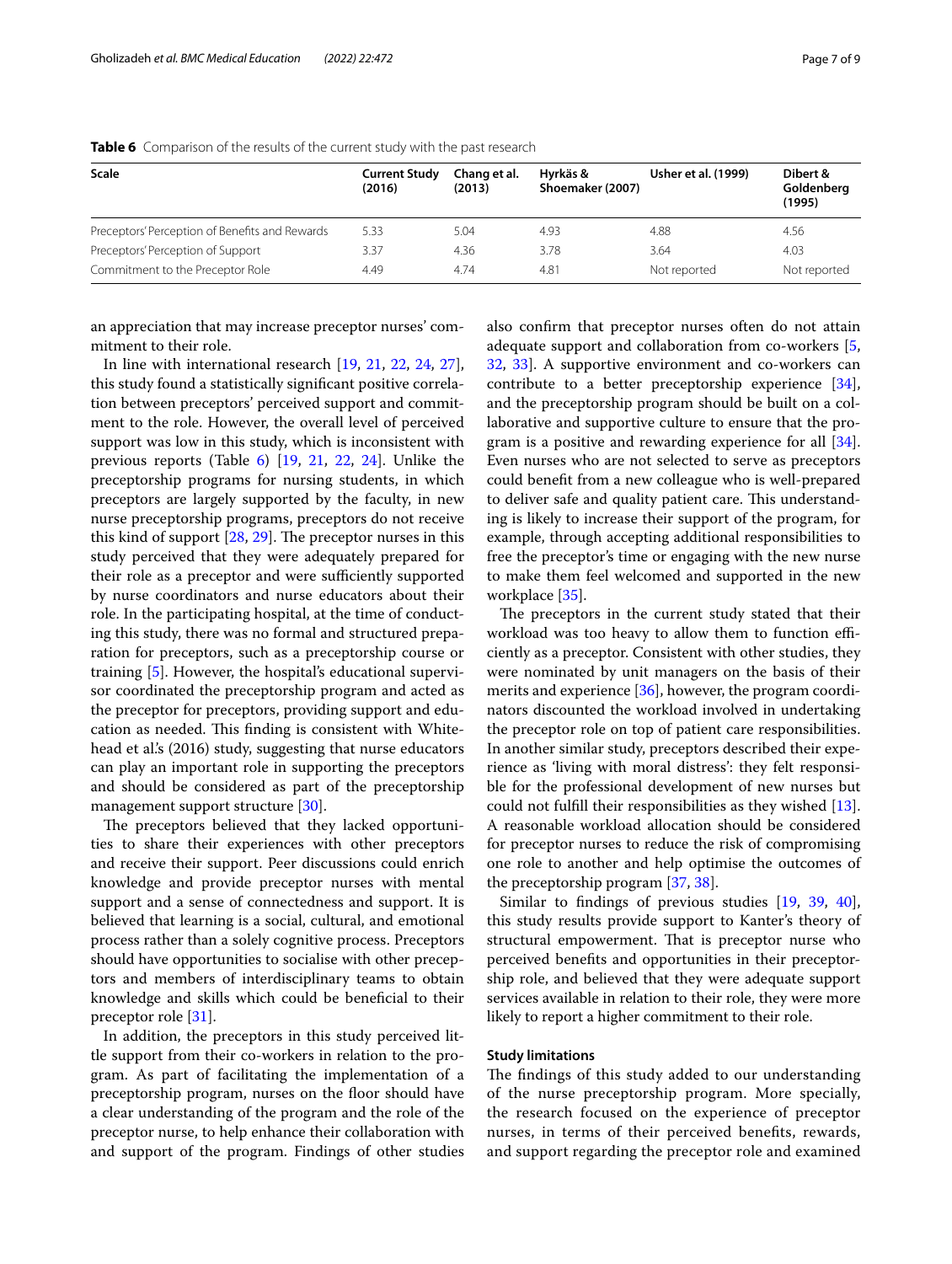the relationships between these concepts and preceptors' commitment to their role. Nevertheless, the study has some limitations to consider. This is a single-center study with small sample size, although the setting was a tertiary referral hospital, and preceptors were recruited from diferent wards with a high response rate (97.82%) to the study invitations. All participating preceptors were female; therefore, the fndings of this study may not refect the experience of preceptors working in other hospitals or of male preceptors. The study focused on perceptions of benefts, rewards, support, and commitment to the preceptor role of preceptors engaged in a nurse preceptorship program, therefore, the fndings of this study may not be generalised to preceptors who provide preceptorship to nursing students. It is interesting to study how the relationship between the preceptor nurse and the new nurse would afect the preceptors' commitment to their role particularly that they are supposed to work as colleagues in the same organisation in the near future. Qualitative or mixed method studies are needed to help fully explore diferent factors that afect preceptor nurses' experience and their commitment to the role.

# **Conclusions**

To our knowledge, this is the frst study that investigated preceptor nurses' perception of benefts, rewards, support, and their commitment to the role in a new nurse preceptorship program in Iran. Preceptors in this study reported moderate commitment to their preceptor role. Commitment to the preceptor role was signifcantly, although moderately, associated with perceived benefts, rewards, and support. Overall, the preceptors perceived a high level of benefts and rewards about their preceptor role; however, they rated lowly on the support they received, particularly in relation to their workload, and support from co-workers and other preceptors.

The success of a preceptorship program depends partially on the commitment of the preceptor to the role. The commitment to the role may be improved through providing preceptors with sufficient benefits and rewards, resources and support. A qualitative exploration of preceptor nurses' experience would allow a better understanding of multiple and complex factors that afect commitment and loyalty to the preceptor role. This learning can help with designing interventions to optimise the efectiveness of preceptorship programs.

#### **Abbreviations**

PPBR: Preceptor's Perception of Benefits and Rewards; PPS: Preceptor's Perceptions of Support; CPR: Commitment to the Preceptor Role.

#### **Acknowledgments**

The research protocol was approved & Supported by Tabriz University of Medical Sciences. The authors express their gratitude to the participants who took part in the study. We would also like to thank Dr. Dolly Goldenberg for her Permission to use the instruments in this study. We would also like to thank the Clinical Research Development Unit, Sina Educational, Research, and Treatment Center, Tabriz University of Medical Sciences, for their assistance in this research.

#### **Authors' contributions**

Study design: ShSh; Data collection: MM, ShSh; Analysis and interpretation of data: ShSh; drafting of the article: ShSh, SV, MM, AG, MSh, LG; All authors reviewed the manuscript. The author(s) read approved the fnal manuscript.

# **Funding**

Not applicable.

#### **Availability of data and materials**

The datasets generated and analyzed during the current study are not publicly available due to the confdentiality of the participants but are available from the corresponding author on reasonable request.

# **Declarations**

#### **Ethics approval and consent to participate**

The ethics committee of Tabriz University of Medical Sciences approved the study prior to data collection (TBZMED.REC.1394.773). The study was carried out in accordance with the Declaration of Helsinki. All participants provided their informed consent for enrollment before participating in the study. Participants were provided with both verbal and written information about the study, and their voluntary participation, anonymity, and confdentiality were considered during the study process.

### **Consent for publication**

Not applicable.

#### **Competing interests**

The Authors declare that there is no confict of interest with this research.

#### **Author details**

<sup>1</sup> Faculty of Health, University of Technology Sydney, Sydney, Australia.<br><sup>2</sup> Department of Medical Surgical Nursing. Faculty of Nursing and Midv <sup>2</sup> Department of Medical-Surgical Nursing, Faculty of Nursing and Midwifery, Tabriz University of Medical Sciences, PO Box 51745347, Tabriz, Iran. <sup>3</sup>Clinical Research Development Unit, Sina Educational, Research and Treatment Center, Tabriz University of Medical Sciences, Tabriz, Iran. <sup>4</sup> Department of Paediatrics, Faculty of Nursing and Midwifery, Tabriz University of Medical Sciences, Tabriz, Iran. <sup>5</sup> Tabriz Children's Hospital, Tabriz University of Medical Sciences, Tabriz, Iran. <sup>6</sup> Faculty of Allied Medical Sciences, Ilam University of Medical Sciences, Ilam, Iran.

Received: 1 March 2022 Accepted: 9 June 2022 Published online: 17 June 2022

#### **References**

- <span id="page-7-0"></span>1. Bartlett AD, Um IS, Luca EJ, Krass I, Schneider CR. Measuring and assessing the competencies of preceptors in health professions: a systematic scoping review. BMC Med Educ. 2020;20(1):1–9.
- <span id="page-7-1"></span>2. Bartley N, Huntley-Moore S. Supporting the transition from nursing student to newly qualifed children's nurse. Nurs Child Young People. 2022;34(1):18–25.
- <span id="page-7-2"></span>3. Department of Health. Preceptorship framework for newly registered nurses, midwives and allied health professionals. In. London: Department of Health; 2010.
- <span id="page-7-3"></span>4. Woods M. Independent review of accreditation systems within the National Registration and accreditation scheme for health professions; 2017.
- <span id="page-7-4"></span>5. Valizadeh S, Borimnejad L, Rahmani A, Gholizadeh L, Shahbazi S. Challenges of the preceptors working with new nurses: a phenomenological research study. Nurse Educ Today. 2016;44:92–7.